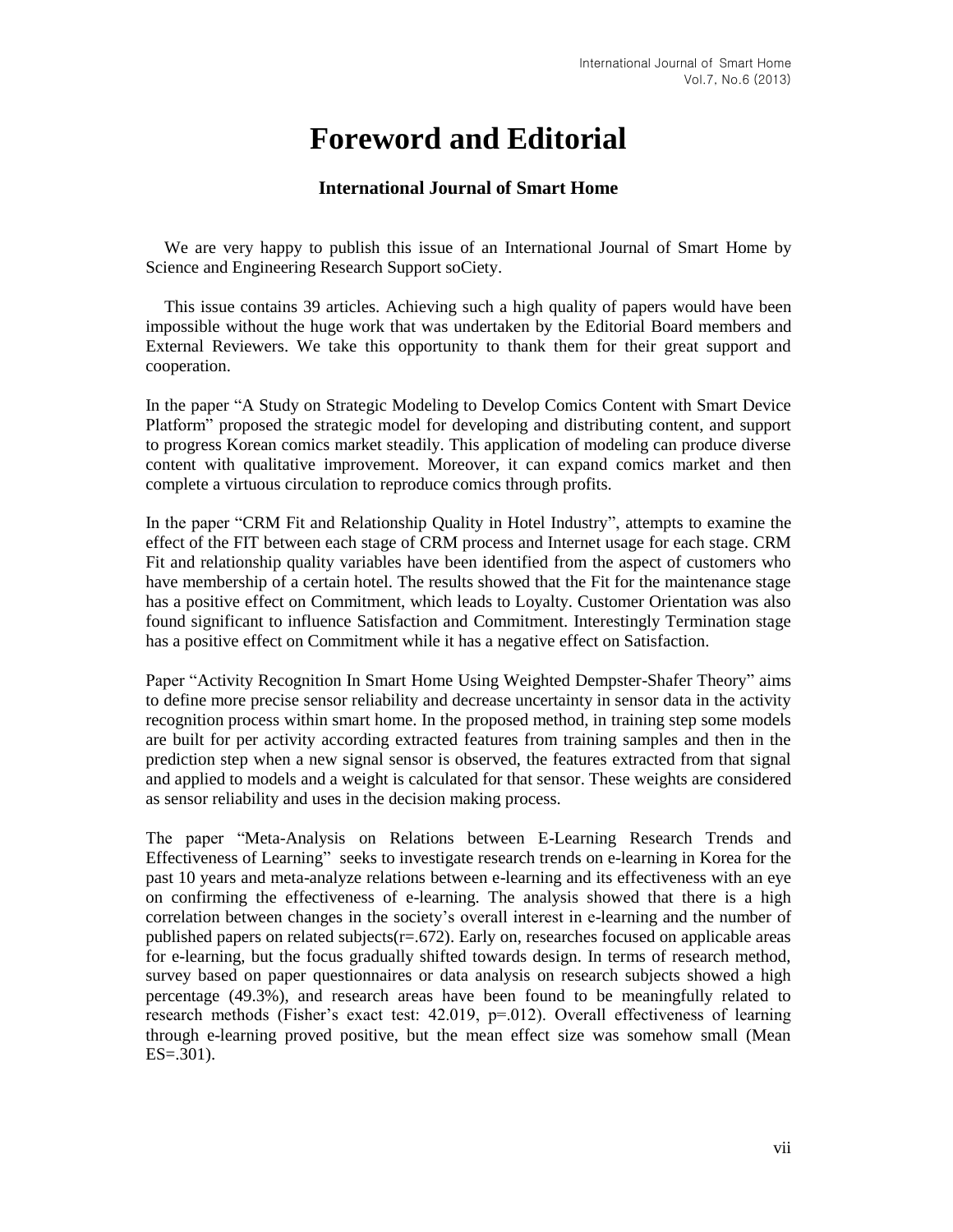The Author of "Structural Relationship among Affective Characteristics, Cognitive Characteristics, Students' Participation, and Course-retaking Intention in E-learning Environment" verify the structural relationship among affective characteristics, cognitive characteristics, students' participation, and course-retaking intention in e-learning environment. Web survey was conducted from one university in Korea and 210 students participated in this survey who already took e-learning courses. A hypothetical model was proposed, which was composed of affective characteristics, cognitive characteristics as a extraneous variable, and students' participation, course-retaking intention as endogenous variables. Also, students' participation has been suggested as a intervening endogenous variable. The results of this study through structural equation modeling analysis are as follows: First, affective characteristics affect students' participation, course-retaking intention. Second, cognitive characteristics affect students' participation but doesn't course-retaking intention. Third, students' participation mediated between affective characteristics and course-retaking intention.

Paper "Study on Communication of Characteristics Smart Learning from UX Perspective" is based on the stance that, as smart learning is mainly practiced through smart devices people carry with them every day, its platform evaluation should go beyond just simple evaluation of content effectiveness but to more diversified aspects such as users' feeling, association, and difference. And such smart learning analysis and evaluation should be connected to subsequent emotional UX management and brand asset management that serve as strategic guidelines for mobile telecommunication op erators' platform business and e-learning content production. This study examined more customized functions of mobile telecommunication operators' smart learning platform services currently available in the market by considering the perspective of the emotional UX. By doing so, this thesis sought to make some strategic approaches to create values.

The paper "PC & ARM-based Design of Remote Control System for Intelligent Home" introduces the hardware and structure of the remote control system for intelligent home. The design method of main modules, as well as the structure diagram of the software implementation and the concrete implementation of the control system is also introduced in this article. There are many interfaces in this system. Along with the development of broadband wireless communications technology, network technology and microprocessor technology, the remote control system for intelligent home will be perfected and developed. Intelligent home is a sign of improvement in living standards in recent years.

The Authors of "Smart Learning System using Contents Adaption Method" propose an Intelligent Tutoring System (ITS) for learning English that uses multi-modal technology. By overcoming mobile environment limitations and using appropriate mobile contents and content negotiation; and adaptation strategies, the proposed system provides an effective learning method based on ITS-supported teacher's role.

The paper "Implementation of Privacy Policy-based Protection System in BEMS based Smart Grid Service" examined this issue by focusing on the load management system based on BEMS that uses the privacy policy-based protection system in the smart grid environment. The structure of the privacy policy-based protection system using load management system in the smart grid environment is the structure that serves data in the load management system to the web through the application service network. For this, the privacy policy-based protection system suggested and developed the smart grid privacy policy-based protection system which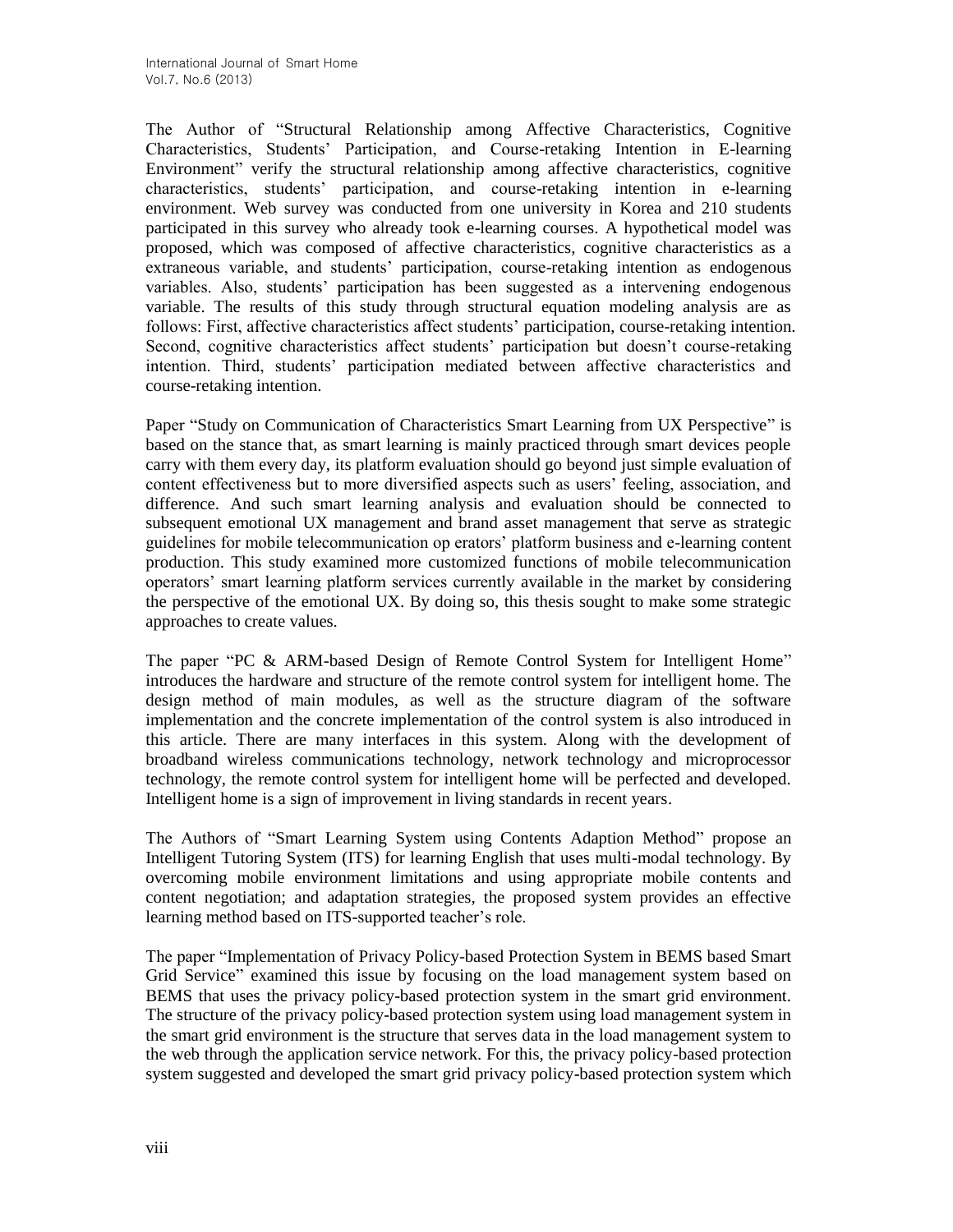controls service access by protecting items related to the personal information of the user and setting the privacy protection level for each item.

Paper "Kindergarten Teachers' Understanding on Multimedia Application" conducted a survey targeting a total of 161 currently in-service teachers in early childhood education institutes in Daejeon and Chungnam area in order to understand the teachers' recognition and present status on multimedia activity that would be frequently performed in the early childhood education institutes. For the data analysis, frequency analysis was carried out with SPSS 17.0.

In the paper "Research on Regression Testing Methods for Industry Applications" discusses the problems about scope accuracy and quality control in application of regression testing in the engineering practice, and proposes a practical regression method, combing with changeimpact-analysis, business rules model, cost risk assessment and test case management.

In the paper "A Study on Smart Phone Use Condition of Infants and Toddlers", investigated the smart phone use condition of infants and toddlers, and mothers' perception of their children's smart phone use, including the role of a mother's parental efficacy in making difference in the smart phone use condition of infants and toddlers. Parents whose children go to childhood education institutes in D and I cities were selected as research subjects. The total number of the children was 500, and with collected data, frequency analysis and difference verification were carried out by using SPSS program. The results of study showed that infants and toddlers most frequently used smart phones at home with their mothers, and toddlers used smart phones more than infants did, and infants and toddlers used smart phones 'less than 5 times a week', with average 1hours a day. Secondly, analysis of mothers' perception of infants and toddlers' smart phone use indicated that the need of their children was the most influential factor. And mothers who said their kids needed a smart phone considered it a useful learning tool, but others opposed smart phone use because of its negative effects on children's physical and cognitive development. Among many programs, cartoon animation was most frequently used with smart phones, contrary to the infrequent use of educational contents. Thirdly, the difference in smart phone use condition according to parental efficacy of mother showed that there was a significant difference between the number of use and average use hours.

The Authors of "Incremental Weighted Mining based on RFM Analysis for Recommending Prediction in u-Commerce" proposes a new incremental weighted mining based on RFM((Recency, Frequency, Monetary) analysis for recommending prediction in u-commerce. Association rules search for the associated item set on large database. Association rules are frequently used by the marketing pattern analysis in e-commerce, recommendation to promote for selling a product in marketing. The proposing method can extract frequent items and create weighted association rules using incremental weighted mining based on RFM analysis rapidly when new data are added persistently in order to predict frequently changing trends by emphasizing the important items with high purchasability according to the threshold for creative weighted association rules in u-commerce.

Paper "Design Study of the U-city Home Network Architecture of Cloud Computing" defines a new paradigm as Electronic as a Service using cloud computing for next-generation ubiquitous network environments and propose new U-City home network architecture. The system shows that ubiquitous services can be provided to users effectively in a Home network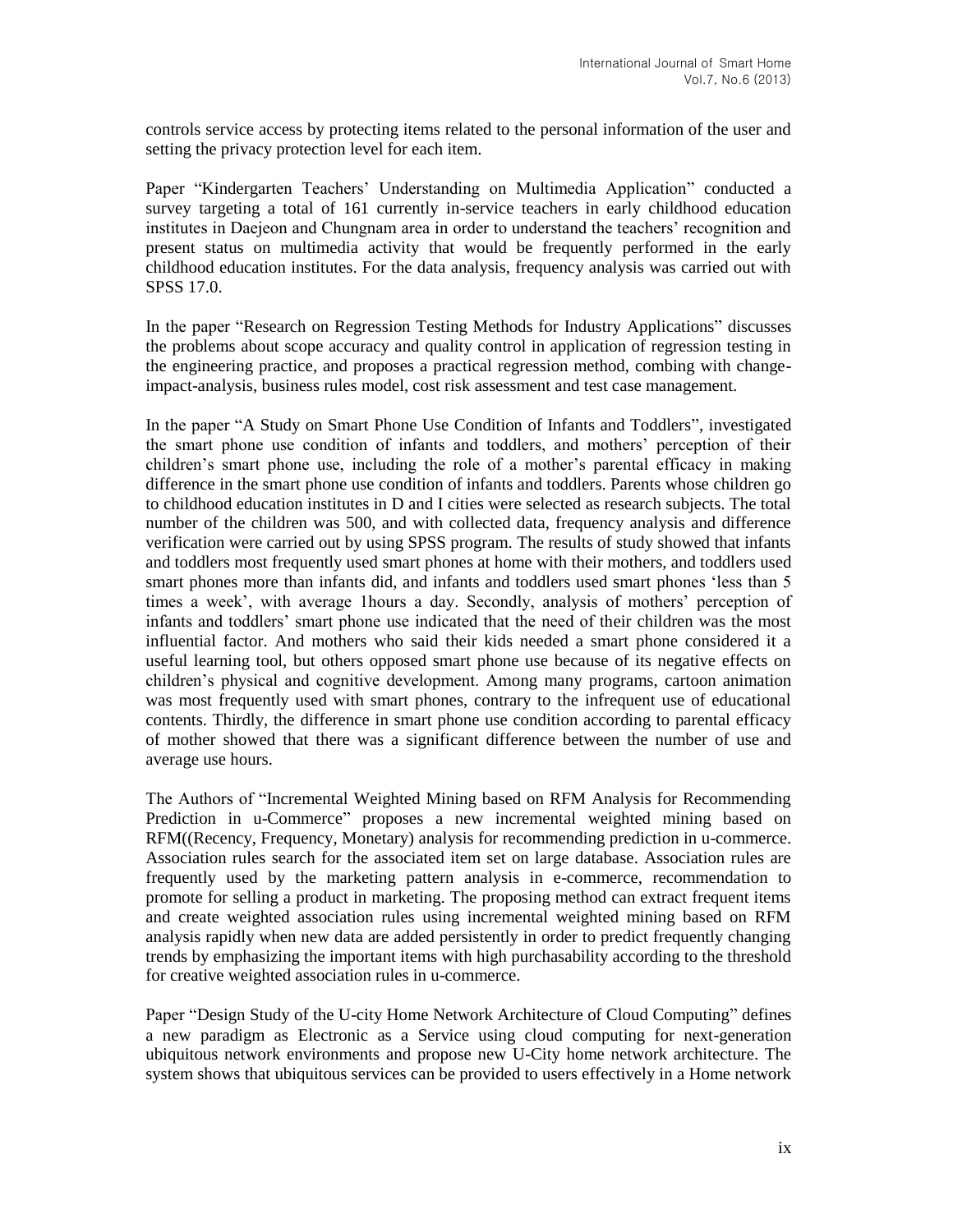environment. The performance of the developed proposed system is observed by measuring the data processing time. The system shows that ubiquitous services can be provided to users effectively in a Home network environment..

The paper "An Indoor Hybrid Localization Approach Based on Signal Propagation Model and Fingerprinting" propose a new hybrid localization method for tracking moving object using the two typical methods which are signal propagation model and fingerprinting. According to a threshold which is defined as an effective working distance of signal propagation model between target tag and RFID reader, it chooses the different localization algorithm to estimate the location of moving object. The threshold is obtained by calculating the slop of signal attenuation curve. If the distance is within the effective reading range of RFID reader, it revise signal propagation model by maximum likelihood estimation and use it to calculate the object position by minimum cumulative error. Otherwise, the fingerprinting location method is used in the external area, and the particle filter is also used as the core algorithm.

In the paper "Product Line Pricing Effect Modeling for Shipment Timing Support System for Stored Apple", aims to develop comprehensive modeling alternatives for intra-product line pricing effect and compare the explanation power among them. The researchers want to include the highest explanation power model for Shipment Timing Support System for stored apple. Five intra-apple pricing models were developed and applied to the wholesale price data with four graded Fuji apple announced by SAMPC in Korea. Five intra-apple pricing model divided into three dichotomies: the first model for price level effect with proportional response, the second and third models for price gap effect with proportional response, and the fourth and fifth models for price gap effect with non-proportional response.

The Authors of "Programmable RF Built-In Self-Test Circuit for 5GHz Wireless LAN" proposes a new programmable RF Built-In Self-Test (BIST) circuit for 5GHz Wireless LAN. It is fabricated using 0.18-μm SiGe technology. This circuit is useful for testability of GHzband RF IC devices in a complete RF transceiver environment. The proposed circuit helps it to provide DC output voltages and accurate phase difference. It contains two peak detectors and a phase detector.

Paper "Average Error Rate Expressions for DF relay Networks with CE Error for PSA-CE schemes Over Rayleigh Fading Channels" provides a framework for evaluating the error rate performance of decode and forward (DF) relay cooperative transmission in the presence of channel estimation (CE) error caused by pilot symbol assisted-channel estimation (PSA-CE) schemes over Rayleigh fading channels. Average bit error rate (BER) and average symbol error rate (SER) are expressed as the well-known closed-forms by using error-events at relay nodes and moment generating function (MGF) of the received signal-to-noise ratio (SNR), which quantifies the SNR penalty arising from CE errors. Moreover, the effects of erroneous detection and transmission at relay nodes are verified in terms of both the combined SNR and the average error rate, and cooperative diversity is observed from closed-form error rate expressions.

In the Paper "Design and Implementation of Security Systems for Smart Home based on GSM technology", suggests two methods for home security system. The first system uses web camera. Whenever there is a motion in front of the camera, it gives security alert in terms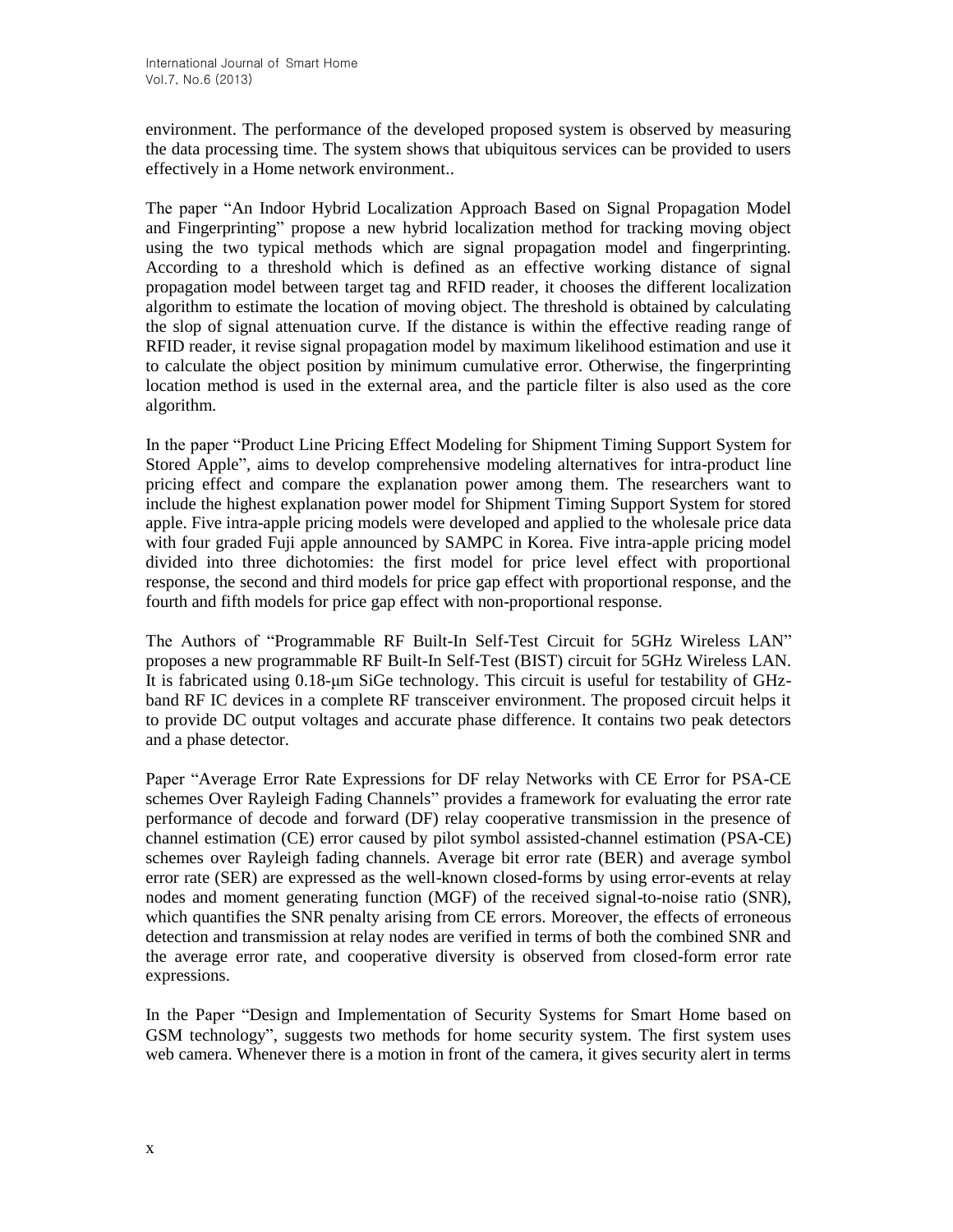of sound and a mail is delivered to the owner. The second method sends SMS which uses GSM-GPS Module (sim548c) and Atmega644p microcontroller, sensors, relays and buzzers.

The Authors of "Location Control Techniques of Object via Mapping Gesture on Touch Screen to 3-Dimensional Coordinates" propose new input techniques to control the location of object in 3-dimensional space. The method traces user's touch and move action on touch screen, decodes actions, and translates into 3-dimensional coordinates. To trace user's touch and move action, it use one or two fingers gestures. It implements sample Android application adopting the techniques.

Paper "Synchronizing Adaptive LPI Control Mechanism for Improving Energy Efficiency in Ethernet Switch" suggests Synchronizing Adaptive LPI Control Mechanism in a bid to improve the energy efficiency between interfacing terminals on Ethernet network and the Ethernet switches. This mechanism determines ON and OFF durations of consecutive cycles based on the measured incoming traffic quantities from the terminals. It keeps transferring cycle information which is the most proximate to the traffic bursting cycles while resting in idle is left to LPI mode by conveying the corresponding information to the switch. This paper conducts the performance evaluations with simulations on Poisson distribution traffic and burst traffic.

The paper "Security Measures of Personal Information of Smart Home PC" aims to search and encrypt information related to protecting personal information in a smart home PC to enhance security and to delete files so that they cannot be recovered. The analysis of vulnerabilities detected in a smart home PC aims to check user account, shared folders, service firewall, screen savers, and automatic patch updates. A quantitative analysis and expression about vulnerabilities after checking them is carried out to make and show a check list for enhancing security. Smart home PC security management is then managed and operated by a server semi-automatically.

Paper "Activity Recognition in Smart Homes Based on Second-Order Hidden Markov Model" applied second-order Hidden Markov Model to activity recognition. The relationship between the probability and the model's historical states is considered reasonably. The approach shows higher precision than previous approaches by experiments.

In the paper "Quality Measurement for Mobile M-ERP Applications", investigate the relationship among M-ERP system internal control, quality and performance in Korean firms. To investigate the relationship, the questionnaires were collected from 131 M-ERP – adopting Korean manufacturing companies. The following results were determined by verifying six hypotheses using LISREL. Internal control support perceived quality and quality support perceived performance. It expects that the results of the research can be used as the guidance of the implementation strategy of M-ERP systems.

In the paper "The Design of an Automatically Generated System for Cross Sections of Underground Utilities using Augmented Reality", build a database of underground utilities in order to produce accurate locations and information about underground utilities in a visualized form, and by analyzing the data, build a system which automatically generates cross section of the underground utility at the location where the user requires. Also, it provide the user with efficiency in identifying accurate locations of the underground utility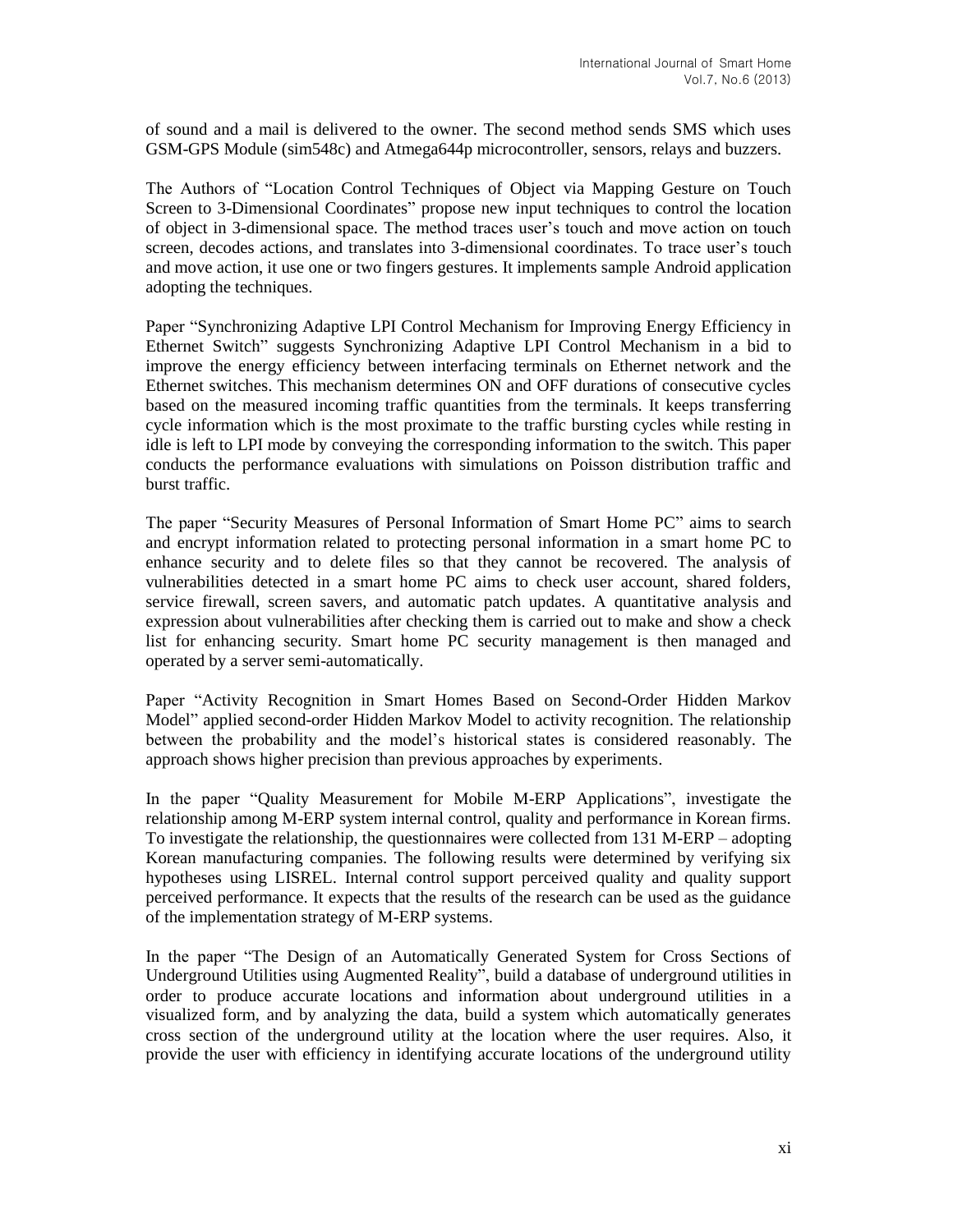and in information management by producing the exact location of the underground utility as data on the basis of augmented reality and by visualizing it in realistic data.

The Authors of "A Novel Model for Home Media Streaming Service in Cloud Computing Environment" proposed model that provides remote access functions for receiving multimedia services in home networks and in wireless local area networks (WLANs). The model has four components, i.e., the Assistant Gateway, cloud server, remote controller, and media device renderer. The Assistant Gateway is an important component in the proposed model. It can access a cloud server to obtain multimedia content information before sending it to users in a home network. Thus, users can receive home media streaming services via the Assistant Gateway using a media device renderer. Based on this model, it implemented each component to support streaming service for users in remote areas.

The paper "State of the Art: Embedded Middleware Platform for A Smart Home" presents a review of the state of the art of pervasive middleware platforms for enabling a smart home. There are numerous projects carried out by industry and academic research groups to examine embedded middleware platforms for smart homes. There are projects that consider problems ranging from software to hardware issues of smart home technology and associated issues of privacy, security, and social concerns. These projects emphasize numerous functional and non-functional requirements of a smart house. It discusses stimulating and valuable projects in the literature that addressed some of the concerns that are at the basis of the middleware platform proposal. It considers two aspects during the overview of the state of the art. First, it review a number of existing and recently funded research projects that focus on pervasive embedded middleware platforms. Second, it looks at pervasive methodologies and technologies that are relevant to the middleware platform.

In the paper "Implementation of a Smart VOD System Prototype", deals with the study of Video on Demand (VOD) service that allows users to select and watch video content which is the most popular IPTV service and it is known that most of Internet traffic is for VOD service. It would be very attractive if a VOD service correctly recognizes the situation where the user wants to watch a video, finds out what video the user wants to watch, and actively plays the video for the user. The VOD system does those things and is called Smart VOD. Smart VOD is a client-server system. The client is an Android app that collects sensor values, displays a floor map, and plays a video. The main components of the server are the floor maps repository system and the VOD server. The repository system allows users to upload electronic floor maps, draws maps, retrieves the requested floor map, downloads a graphical floor map, and manages information of points of interest. The VOD manages information of users, determines user's current location, and recognizes the object that the user is watching.

The Author of "Design and Implementation of Android-based Livestock Disease Forecasting System using Thermal Image" propose a livestock disease forecasting system for diagnosing in advance livestock disease status in real-time through image information of livestock by using thermal image camera. The proposed system can extract livestock temperature information through images collected from thermal image camera to diagnose in advance livestock disease status through Android-based smart phone.

Paper "Cloud Computing based Livestock Monitoring and Disease Forecasting System" proposed various services using the environment data that is generated at livestock, as well as facilities data and livestock activity amount data. To collect these data, sensor network is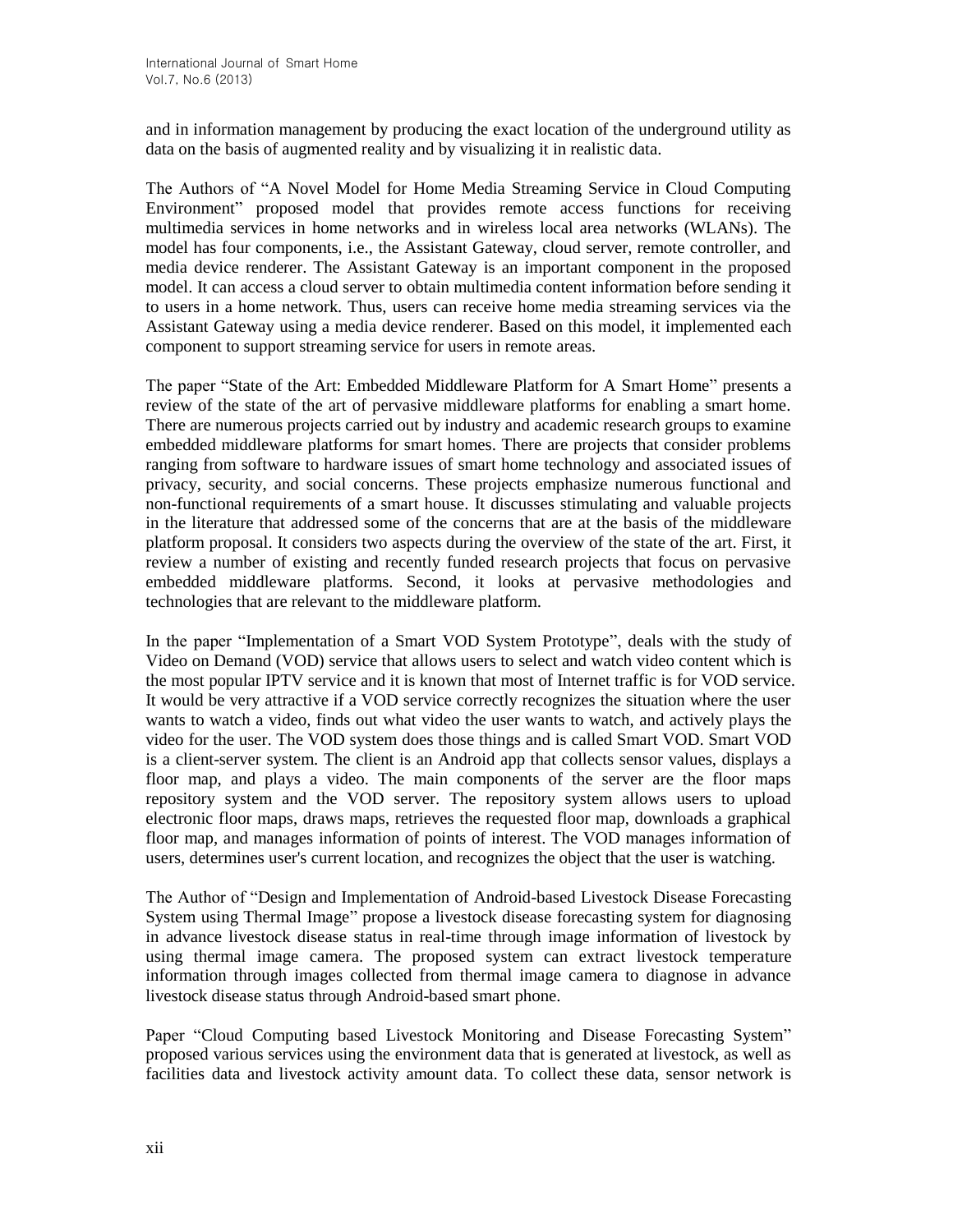mainly utilized. Since data is continuously generated in system using sensor network, it is necessary to establish server that is ease to expand and that can efficiently manage the data. Accordingly, HBase was used for the cloud computing system proposed in this thesis for optimum performance under such condition, and MapReduce parallel processing model was used for effective search and management.

In the Paper "The Design and Solution of Students' Entrepreneurial Practice Ability Training Cloud platform" goals to solve the problems of training the students' practice abilities in colleges' entrepreneurship practical teaching, to develop students entrepreneurial practice ability training cloud platform with the use of kinds technology means such as cloud computing, internet technology, embedded technology and network communication, considering the features of school entrepreneurial practical teaching in school. The platform is constituted by many modules such as entrepreneurial assessment, business school, business hall, entrepreneurial capability evaluation, career plan, career decision analysis, business simulation management, etc. Adopting practical training in human-computer interaction model, the platform simulates kinds of problems during their starting business. Platform includes various modules such as disciplines different training system, evaluation system, certificates, cooperating between colleges, employment tracking and business guidance. It effectively strengths the management flexibility of students practical business ability training cloud platform, carry forward the practical teaching of starting business and co-building the lessons of starting business.

Paper "Design and Implementation of Reliable Content Transaction System in Smartphone Environment" propose a transparent and reliable online distribution infrastructure system equipped with improved protection of consumer rights, supplier revenue, and enhanced prevention of copyright infringement. To be precise, this secure digital content transaction system enables N-screen based consolidated authentication model from various smart devices to process transaction confirmation anonymously so that consumer's personal information can be protected. In addition, this anonymous authentication technology between user and service provider also allows possible security threats to be traceable by using traceable anonymous technology.

In the Paper "Study on Motion Recognition Scheme Using Acceleration Sensor in Mobile Devices", proposed a motion recognition scheme using acceleration sensor of smart devices and is experimentally analyzed with a server. Sensor data of 3-axis acceleration of a smart device is collected and 2nd order Butterworth low pass filter (LPF) is applied to reduce noise. With the collected sensor data, the various motions such as falling, sitting, lying and walking are distinguished one another. Based on the fixed threshold by the probability approach, falling motion is especially distinguished from other motions as an indication of emergency situation. A server displays current states and alarm states. The proposed scheme is evaluated through experiments.

The Author of "Discriminating Event Information for Calculation of Basic Probability Assignment" proposed a novel way to calculate Basic Probability Assignment (BPA), which is crucial in the data fusion. The study mapped sensing signal with a linear discriminant function analysis and assessed the sizes with time. This was beneficial to get a clue for context inference with using the Dempster-Shafer Theory and to determine BPA based on the size changing of mapping data in time intervals. The study provides with the way of context inference for fast detecting a local event that affects the whole area.